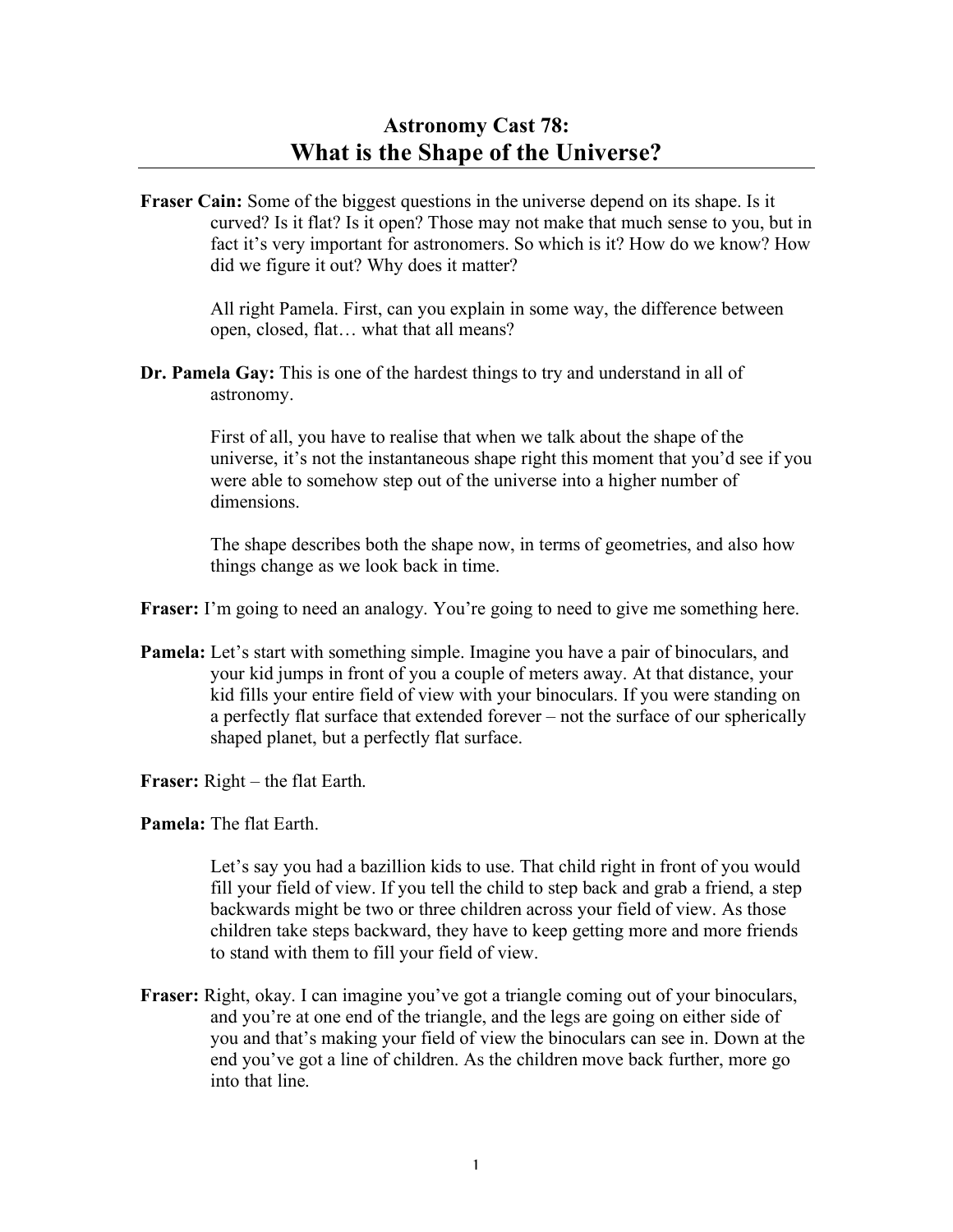Got it.

**Pamela:** Because our universe has this problem where light travels at a finite speed, as you look at kids that are progressively further and further away, you'd be seeing them get younger and younger and younger until at some point, say 10 light years away, you'd have this field filled with a bazillion few-week-old children.

> As we look back in space and time, we're able to see a larger and larger field of view and that field of view is filled with what the universe was filled with at earlier and earlier times. It's not necessarily totally flat.

> Let's start now with a closed geometry. In this case, let's imagine that you were using some sort of weird fibre-optic pair of binoculars where you had fibres coming out and they conformed to the surface of our spherical planet Earth. As they spread out in straight lines to create your field of view, while sticking to the surface of the Earth, you can imagine taking two strings.

Let's say you're located at the North Pole. The left-most edge of your field of view and your right-most field of view are strings, fibre-optics that are extending from you down toward the equator.

This sort of makes a triangle, but if you try doing this on a globe, you'll see the angle in the point of the triangle there with you on the north pole is actually greater than what you would get if it were a normal triangle.

Instead of being that 60 degrees fro an equilateral triangle that you might get if you were on a flat piece of graph paper, now instead you get an angle that's greater than that.

**Fraser:** Right, and once again I can kind of imagine this. You're standing on the North Pole and you've got lines that are going to your left and right and they're going down to the equator. I guess when they hit the equator they start go converge again so that when they hit the South Pole they come back to a point. You get kind of an orange slice; I can imagine that kind of shape.

How would that affect the number of children you would see?

**Pamela:** At a certain point in time, you'd hit a maximum number of children who fit across your field of view. Then, as you keep looking back in time, now you're fitting fewer and fewer objects across your field of view. Now it's as though the volume of space you're seeing is getting smaller and smaller and smaller. That's kind of weird to think about: initially you see more and more objects, and then you see fewer and fewer and fewer objects until your field of view basically shrinks down to nothing.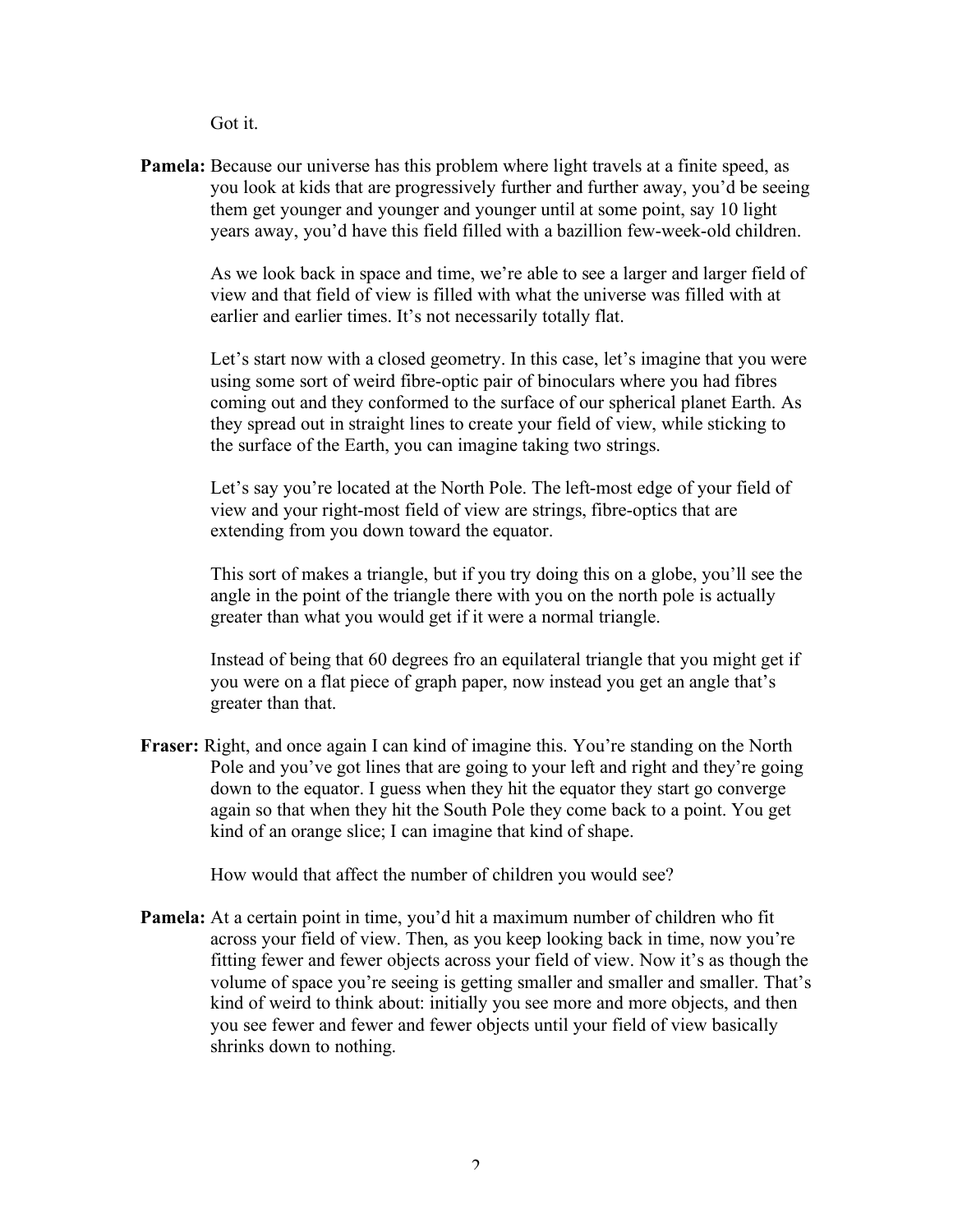**Fraser:** So it's the same deal, you're looking backwards in time as you go. There'd be a time when you see a gigantic number, and then you would see less and less and less.

All right. I think I can just barely understand this. What's the next shape?

- **Pamela:** Imagine instead that we have this Western saddle-shaped universe where we sit up on the edge where the horn is and as we look back in time our field of view is heading down toward the seat of the saddle. In this case, our field of view is shrinking rapidly. It's as though we had a triangle where that point in the triangle that's somewhere as we look further and further back, the point in that triangle is actually less than 60 degrees.
- **Fraser:** So right from day one, we're seeing a certain amount of the universe and then it's getting smaller and smaller and smaller, shrinking down to nothing. You used the saddle shape, so does it start growing at some point, back out to our initial size?
- **Pamela:** This is where things get complicated to try and sort out.
- **Fraser:** Oh, now they get complicated okay.

[laughter]

**Pamela:** So they've been complicated the entire time.

- Our field of view in all cases: we're seeing a larger volume of space, up until the geometry of the expansion starts to take over our observation. There's always this tug-of-war. If you look at a small enough volume of space, you don't have to pay any attention to the fact that the universe is expanding. But if you start to look at a large enough volume of space, the fact that the universe is a moving thing starts to dominate how you handle the geometries.
- **Fraser:** I can imagine if you're a two-dimensional creature trying to work out this geometry, it would be very important. I think it would be testable – you could test, for example, with the triangle wrapped around the surface of the Earth. You could test the angles are large. You could follow, and they're always straight lines, but the angles are larger than 180 degrees and you go, "huh – that's weird."
- **Pamela:** In fact, anyone who's tried to fly internationally (when the nations are spread apart by large amounts), you see this. You can imagine flying from somewhere in the United States to somewhere in Europe where you're both the same distance from the equator, but you don't fly straight along that line of 45 degrees latitude. Instead, you arc up north and down south following a geodesic across the surface.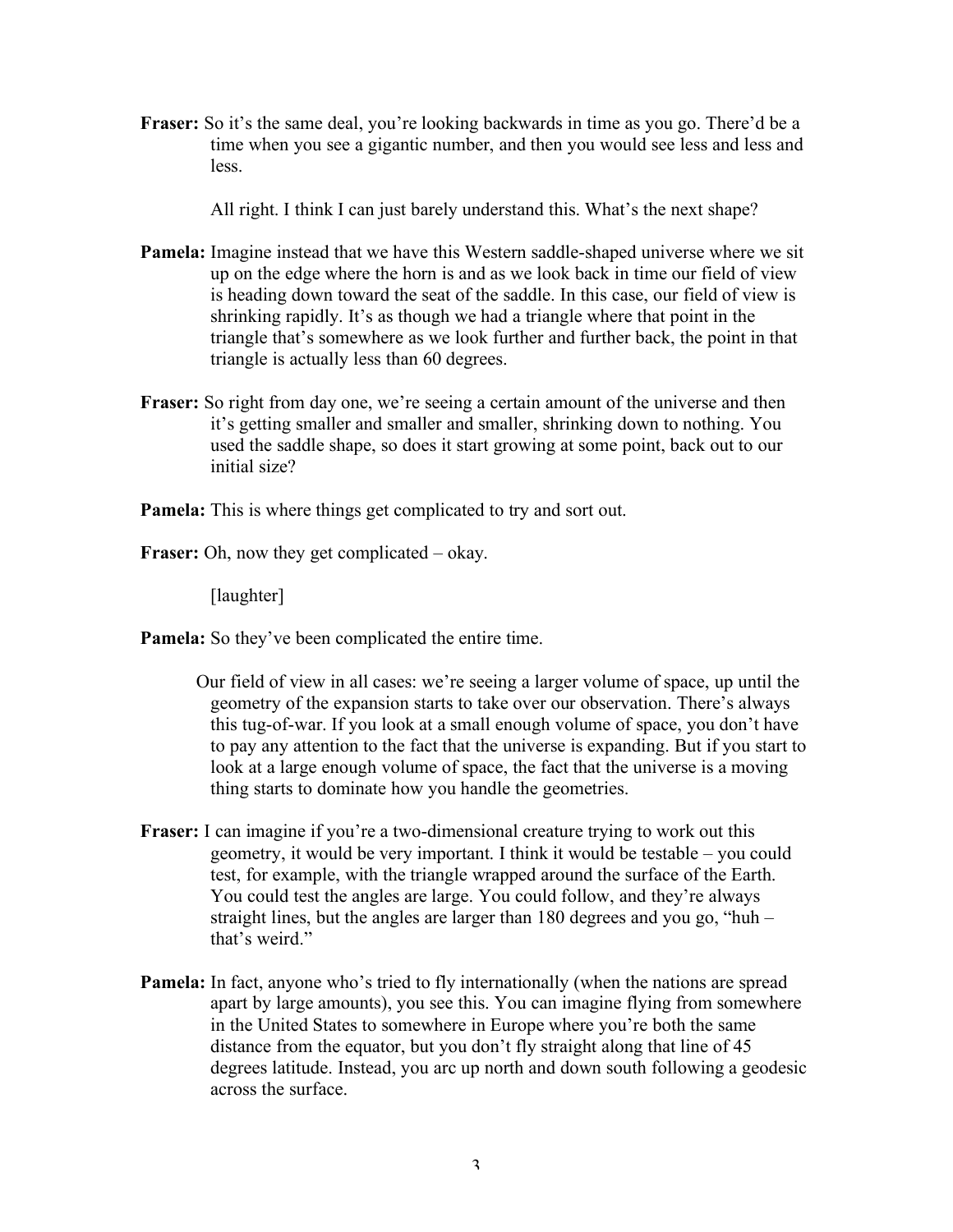**Fraser:** Right, you take the great circle route.

## **Pamela:** Yeah.

- **Fraser:** So I guess knowing how many objects are going to be in your field of view, this must be important to astronomers.
- **Pamela:** This is how we sort out how many things we expect to see in our field of view as a function of distance. It's how we sort out our understanding of the largescale structure. When you're looking at some clump of galaxies that's located a couple of billion of light years away, you probably want to know if a galaxy fills of this much of your detector, and this cluster fills up that much of your detector, how big those objects are. To sort out how big that cluster is, or that individual galaxy, we have to be able to understand how big our field of view is as a function of distance.
- **Fraser:** If you're looking at some galaxy cluster and you measure it to be a certain size, you need to know the shape of the universe to know how big that thing really is or how far apart those things are, or how many galaxies are in that volume of space out there.

## **Pamela:** Yes.

**Fraser:** Do cosmologists really take this into their calculations when they're… ?

**Pamela:** Oh my gosh yes. And it hurts. This is something I've been working on lately for some research I'm doing. One of the problems we're running into is the math is not simple.

> It's much simpler if we live in a universe where there's no dark energy, where the universe is merrily going along its way trying to stop the expansion or where it's expanding at increasing rates as we dilute the mass in the universe, or if it has too much mass and is eventually planning to clump back in on itself in a big crunch. That math, I can do.

> As soon as you add dark energy – this extra thing that is causing the universe to accelerate apart, the math gets way harder. I actually can't find a cosmology textbook that is new enough to work out all of these equations.

**Fraser:** Right, so if I was going to write a research journal article (and I promise I won't), it could say, "At ten billion light years away there's this galaxy cluster," I would have to include my calculations based on the shape of the universe. But would I have to include three calculations?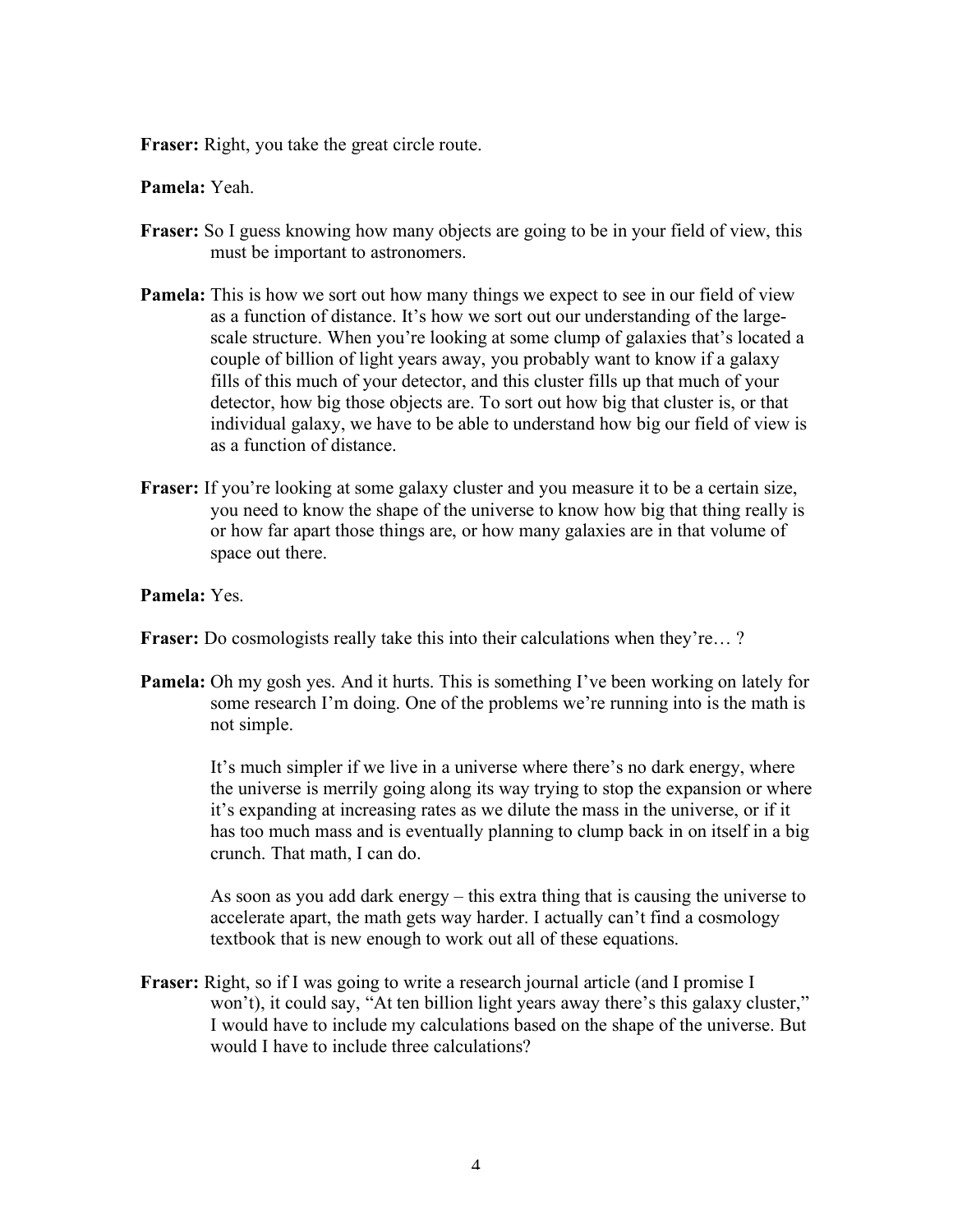**Pamela:** We actually think, thanks to WMAP, which is just a wonderful mission – the Wilkinson Microwave Anisotropy Probe. It has done more for science than any other spacecraft that I can think of in terms of just answering the questions. Now we know the answer.

> Thanks to this little probe that did such a great job, we know the universe has a flat geometry. Because of the supernova results, we also know the universe is accelerating apart. We're working toward understanding the density of the universe, the expansion rate of the universe.

- **Fraser:** How do we know the universe is flat. Of those three shapes, closed is out, open is out, flat is in. how do we know?
- **Pamela:** This is where that whole question of the angle in the triangle comes in. when cosmologists run through the numbers and say, "let's figure out what the distribution of the hot and cold spots in the microwave background should look like," they come up with a certain size. They say that these things, at this point in time, had this size.
- **Fraser:** So they calculate it. They predicted that if the big bang works as we understand it, this is the size we should see in real terms.
- **Pamela:** Yes. And you get some number that is a physical size for the size of the spot.

**Fraser:** Right, like measured in light years across.

**Pamela:** Yeah, something like that.

Then you work through and figure out how big that spot would appear today. The angle in my field of view that this spot takes up depends on the different geometries of space.

If you have that saddle shaped geometry, then the light rays are coming together and the spots should appear smaller. If you have a closed geometry, then the light rays are like when you're standing on the North Pole – moving out to the equator and then back to the South Pole. So you get a larger angle. If it's flat, you get an angle in between.

The angles work out to one degree, half a degree and one and a half degrees. Nice, simple, measurable numbers.

**Fraser:** Isn't half a degree the size of the full moon?

**Pamela:** Yes.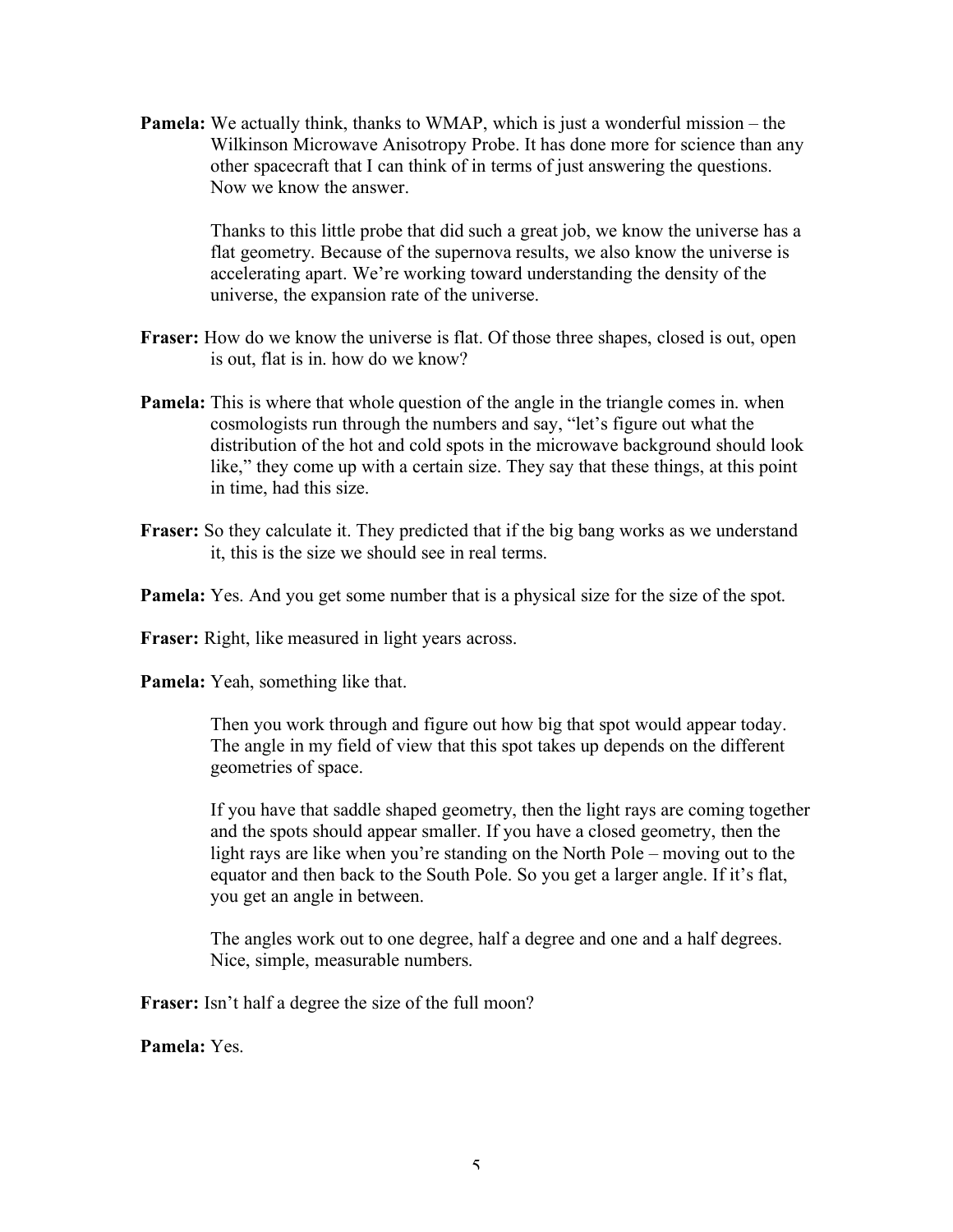**Fraser:** Right, so these hot and cold spots in the sky, if they were a half-degree, the size of the full moon, they would be… ?

**Pamela:** Then we'd have a saddle-shaped universe.

**Fraser:** Saddle shaped – that's open?

**Pamela:** Yes, we would have an open universe.

**Fraser:** Then, if the spots were twice the size of the full moon in the sky, it would be...

**Pamela:** Flat, flat, flat.

**Fraser:** It would be flat. If it's three times the size of the full moon, then it's closed.

**Pamela:** Exactly.

**Fraser:** And the answer is… ?

**Pamela:** The answer is flat.

**Fraser:** So they calculated these spots to be about a degree. That's amazing.

**Pamela:** It's all about the measurements. This is something we measured.

Here's where it starts to get really weird.

**Fraser:** You keep saying that!

[laughter]

**Pamela:** Okay, here's where it gets even weirder.

**Fraser:** Even weirder! Okay, fine. Let's go to someplace this weird.

**Pamela:** One of the things scientists hate is when the universe is fine-tuned. We want things to be pre-determined by our equations, or we want things that, well, they have lots of span in what values are allowed. Fine-tuning without explanation drives us crazy.

> Now, if you work out what flat means, in terms of looking out now and seeing a given density in the universe, a given geometry, you can put the two together and figure out what mass you need at different times to get this to work.

In one of the models that we look at, you need a density one nanosecond after the big bang, according to Ned Wright (who has the best cosmology website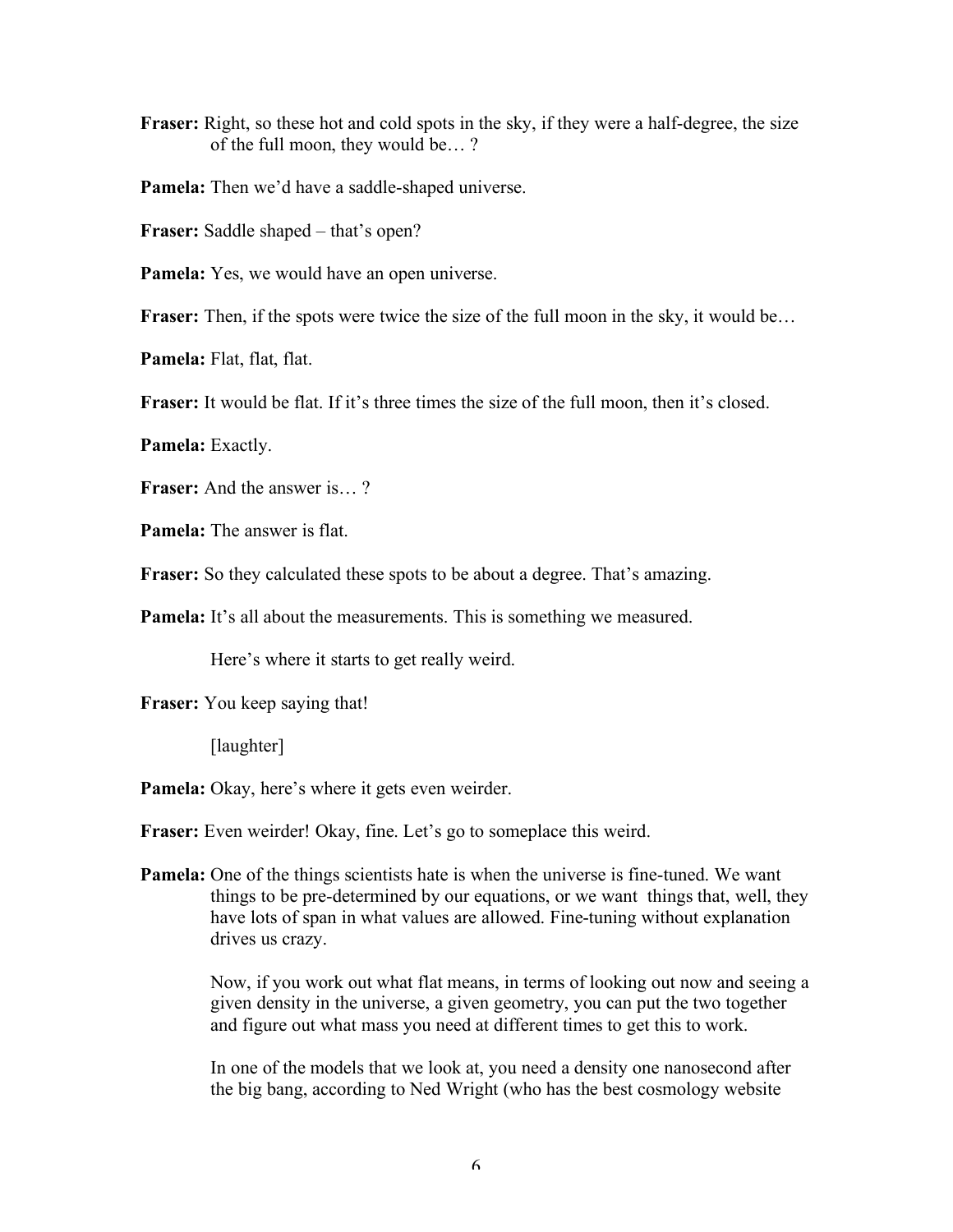ever, from the UCLA, which we'll link to in the show notes), the critical density would be 447,225,917,218,507,401,284,016 grams per cubic centimetre. That's 447 sextillion (and then a bunch of other digits) grams per cubic centimetre.

If you took one gram per cubic centimetre away from that 447 sextillion, you'd change the model of the geometry of space. If you added one, you'd change it again.

- **Fraser:** Would it go completely one way or the other, or would it be smoother?
- **Pamela:** No. You completely change it. Adding that one extra gram per cubic centimetre closes space, where we end up with a big crunch at 80 billion years or so.
- **Fraser:** Even with dark energy?

## **Pamela:** Yep.

Doesn't that just send chills up your back because the universe shouldn't be fine-tuned that much?

- **Fraser:** Yeeah… anyway.
- **Pamela:** There's some sort of underlying physics we need to find.
- **Fraser:** That's the thing. There's some way it all holds together, or that big bangs have been going off on nearly infinite number of times until you hit that magic number.
- **Pamela:** We don't know what the answer is, but we know this number is fine-tuned and either there's a bazillion, sextillion universes out there and we hit the right roll of the die, or there's underlying physics we need to find.

**Fraser:** Right.

- **Pamela:** We live in this wonderful flat universe that allowed enough time and the right parameters that we can look out and observe all of this.
- **Fraser:** You say that things can change. Could you change, then, from one kind of shape to another?
- **Pamela:** Yes. It's possible that we could have the critical density right now, but if you don't have, say, the acceleration parameter, then the density as a function of time changes. Without that acceleration the geometry would change. It could be that perhaps the acceleration wasn't enough. It all plays out together to change the geometry.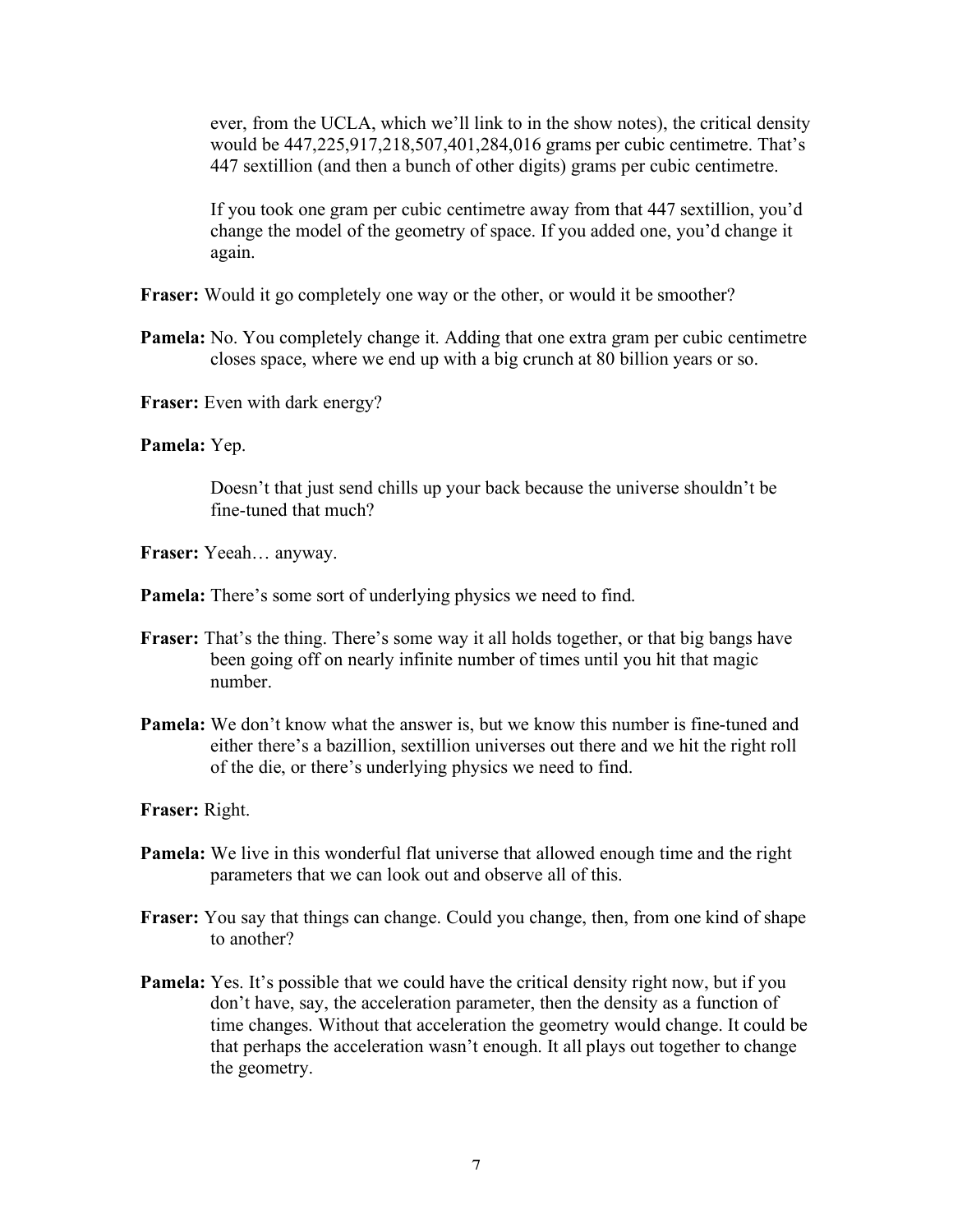The universe is made out of a certain amount of mass, which is confined to a certain volume. As that volume grows, the density of the universe shrinks. There's this interplay between gravity trying to pull the universe back together and the fact that the universe started out moving outward.

Now we know this extra push that's going in, this extra pressure from dark energy that's pushing the universe out. The strength of the push compared to the strength of the pull effects how the geometry changes over time.

We're still trying to understand dark energy. It's kind of mysterious. What we think is happening is the dark energy is always hanging out pushing the same amount per volume. As the mass gets diluted more and more (as the universe expands), its ability to suck the universe back down is decreasing faster. This is balancing out to say we've always had this magical, flat, critical density to the universe.

**Fraser:** Right.

**Pamela:** It's really hard.

- **Fraser:** No, no. I guess the implications of the dark energy for this must have just thrown astronomers in a loop. I think for the lay-people we kind of go, "there's an accelerating force in the universe. That's interesting, that's surprising." I'm sure for cosmologists who are right on the cusp of figuring out the shape of the universe, this threw in a layer of math that they were not ready for.
- **Pamela:** That's an understatement. One of the funniest talks and it wasn't meant to be funny, it just worked out that way – that I've ever seen was one that Chris Enke gave on how we teach astronomy. I can't remember where it was, it was an AAS meeting (I want to say it was one of the ones in Seattle). He stood up there and basically said we don't have the cosmology that theorists would ever have chosen because it's just too hard to calculate. It's much easier if you have these other geometries, and those are the ones we all learned in school.

He was so right. If you go back through the journals and look at all the models for the universe that have been worked over time, the ones that people spent the most time on are the ones that have no acceleration and have a flat geometry because that at least is fairly simple, or they have a closed geometry.

When we discovered our universe was accelerating apart, well that lambda had been in Einstein's equation since the beginning, but it made the math difficult. So, theorists weren't working in that direction. They were working in more simple directions.

**Fraser:** So now they all had to go back to school.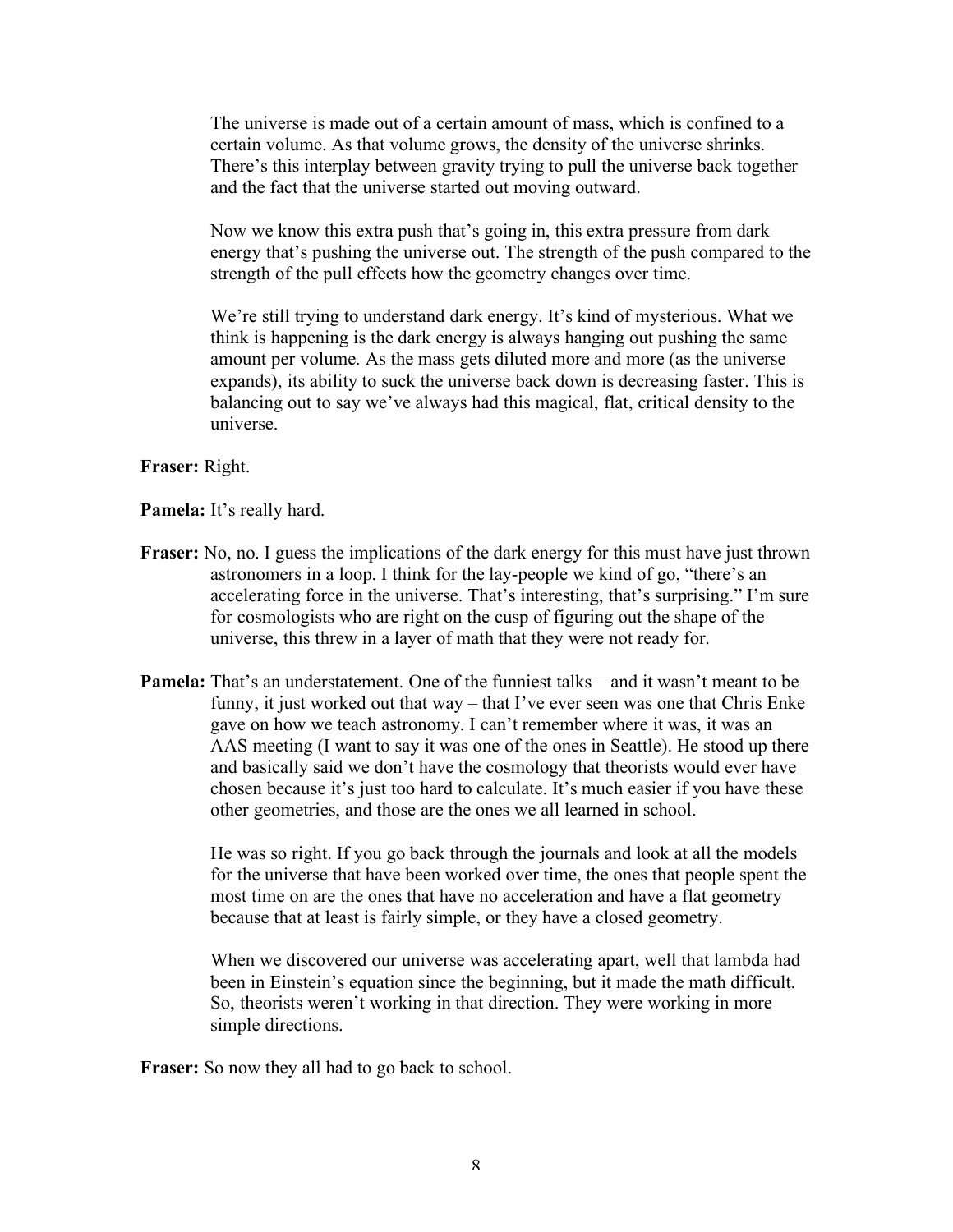**Pamela:** They all had to go back to school.

- **Fraser:** And take those courses to teach them how to incorporate lambda into their calculations and have another shot at it.
- **Pamela:** I'm so glad that I took cosmology as a class before lambda was found, because I like myself.

[laughter]

- **Fraser:** So where do cosmologists go from here, then, in trying to figure this out? What are the big, unanswered questions? It sounds like WMAP took one big one off the table. What's left?
- **Pamela:** Now comes the question of what you do with this flat geometry. You can imagine flat in a lot of different ways. The definition of flat is when you make an equilateral triangle all the angles are 60 degrees, and when you draw two parallel lines, they stay parallel and the same distance apart at all distances, and when you draw two perpendicular lines they stay perpendicular at all distances. So the geometry works just like you learned it in tenth grade.

You can do this in different ways. One of the weirder ways is to start with a cube – nice, friendly normal cube. Wrap it around so that the two ends of the cube, the left side and right side come together and touch. What you've just made is a doughnut, a toroid.

Because it's a cube wrapped up on itself, you still have this flat geometry. If you're standing on the surface of this toroid (and if this is the way the universe is shaped, you now need to step into a fourth dimension to do this), when you fire two laser beams off side by side they stay the same distance.

You can take two strings and wrap them any which way you want around the doughnut and they'll stay the same distance apart at all points. You can wrap them around the sprinkle direction, around the top. You can go from the top around to the bottom and come back up. These lines always stay the same distance apart.

If you start out 90 degrees apart, one say, walking around the bottom of the doughnut and then back up and the other walking around the ring of the doughnut, you can stay perpendicular to each other. So we looked and said if the universe is toroidal-shaped, what are the consequences observationally? This implies that starlight can wrap itself around the universe in two different directions, which is kind of weird.

**Fraser:** We've got a lot of listeners who don't like us saying the universe is a big doughnut.